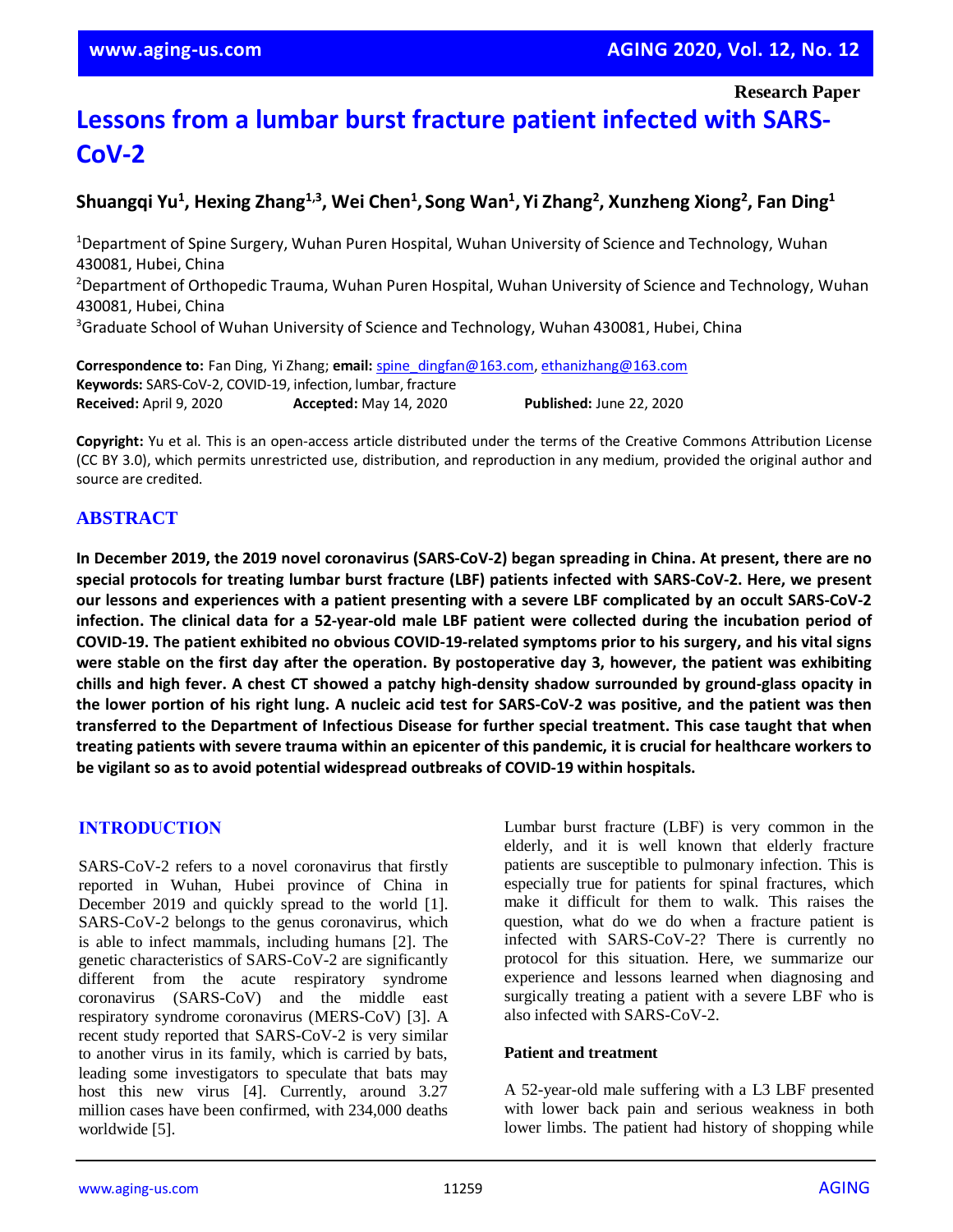wearing an ordinary mask. Physical examination indicated that his bilateral hallux dorsal extensor muscle strength level was 2, bilateral tibialis anterior muscle strength was level 2, bilateral quadriceps muscle strength was level 4, and bilateral iliopsoas muscle strength was level. X-ray, magnetic resonance imaging (MRI), and computed tomography (CT) examinations revealed an L3 LBF as well as severe spinal cord compression (Figure 1). The patient denied experiencing fever, cough, sputum production, dyspnea, nausea or vomiting. There was no significant lung abnormality on preoperative CT examination (Figure 2), and tests for viruses indicated the patient to be influenza a virus RNA (-), influenza b virus RNA (-), and respiratory syncytial virus RNA (-). Routine blood counts showed leucocytes 11.43 g/L, erythrocytes 4.87 g/L, hemoglobin 139 g/L, platelets 208 g/L, neutrophils 88.5%, lymphocytes 5.9%, monocytes 5.5%, eosinophils 0%, and basophils 0.1%.

Lumbar posterior decompression and fixation was performed in a laminar flow, negative pressure operating room. All procedures were performed while strictly adhering to biosafety level 3 standards. In addition to routine personal protection, goggles were worn and postoperative disinfection was performed. The surgery took around 1 hour and 30 minutes, and there were 200 ml of blood loss without blood transfusion. After the surgery, the patient was transferred to the intensive care unit for medical observation and treatment. On the second postoperative day, the patient was safely returned back to the ward



**Figure 1. Lumbar X-rays, MRI, and CT examinations of the patient.**



**Figure 2. Preoperative chest CT examination of the patient.**

with a lumbar brace. Postoperative radiography and CT revealed that the internal repair was well positioned (Figure 3).

On the first postoperative day, the patient had no obvious cough or sputum production, and his vital signs were stable. By the third postoperative day, however, the patient had developed chills and a high fever, which reached 39.5°C. Routine examination showed that his leukocyte count was 7.7 g/L, hemoglobin 126 g/L, neutrophils 81.3%, lymphocytes 8.9%, monocytes 9.5%, eosinophils 0% and basophils 0.3%. Levels of procalcitonin and c-reactive protein were 0.146 ng/mL and 144.9 mg/L, respectively. A chest CT examination showed a patchy high-density shadow surrounded by a ground-glass opacity in the lower portion of the right lung (Figure 4). After consultation with specialists from the Department of Infectious Disease, the patient was immediately isolated in a single room to prevent potential widespread infection. By postoperative day 5, the patient's temperature had decreased to 37.2°C, and his cough had significantly diminished. A nucleic acid test for SARS-CoV-2 was positive, and the patient was transferred to the Department of Infectious Disease for further treatment, which consisted of cefoperazone sulbactam 1.5 g every 12 hours, abidole hydrochloride 0.2 g orally three times a day, and oseltamivir 75 mg orally twice a day. The patient's vital signs remained stable, and his cough and fever eventually resolved.



**Figure 3. Postoperative X-rays and CT examination of the patient.**



**Figure 4. Chest CT examination of the patient on postoperative day 3.**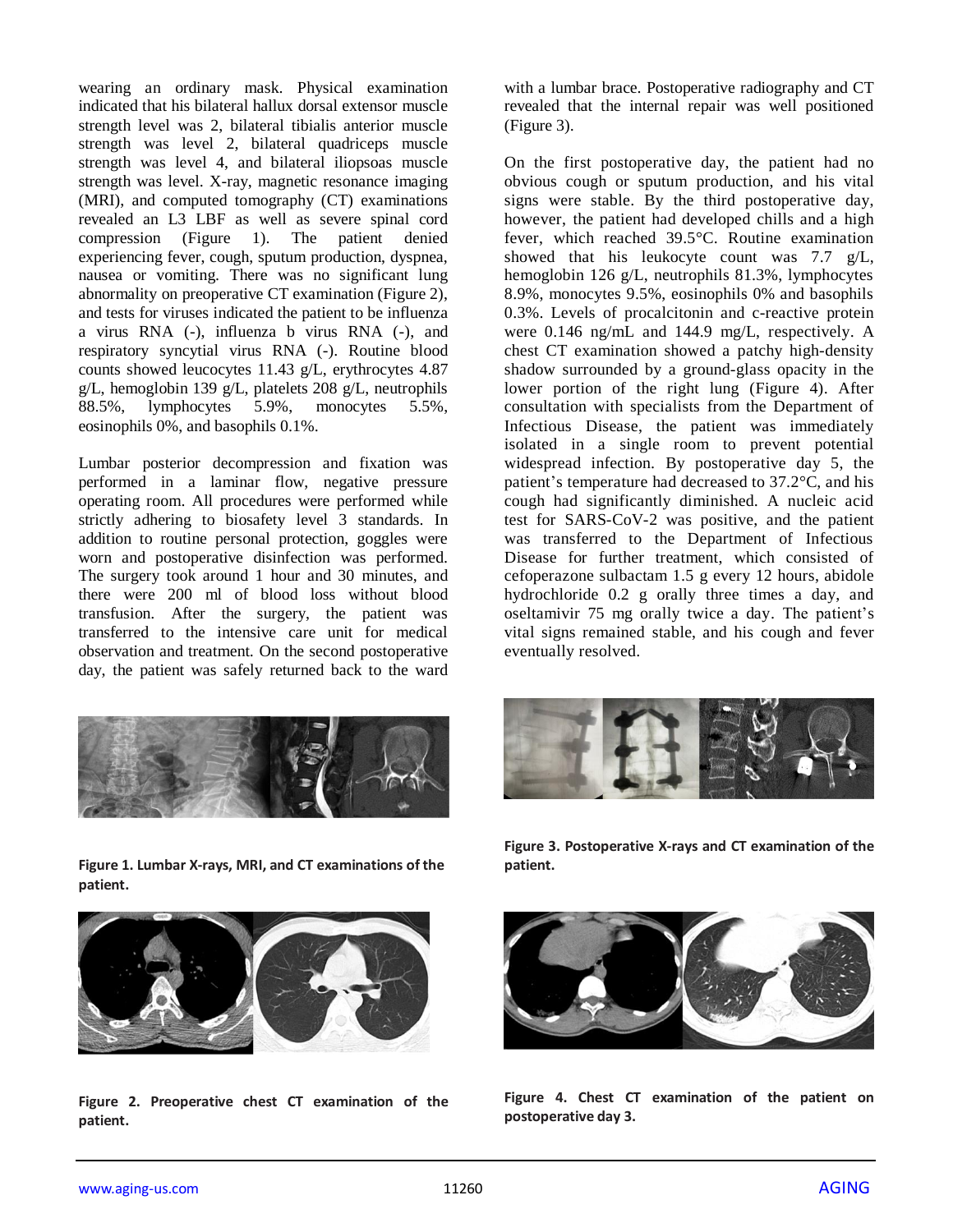#### **DISCUSSION**

A previous study reported that the incubation period for COVID-19 ranges from 1 to 14 days, with a average period from 3 to 7 days [6]. However, a recent retrospective study by the team of Nanshan Zhong, who is credited with detecting SARS in 2003, indicated that the incubation period for COVID-19 could be as long as 24 days, or 10 days longer than previously understood. That study, which has yet to be peer-reviewed, also suggested that patients can infect other people during the incubation period, echoing the findings of other reports about this virus. The most common symptoms at onset of COVID-19 are fever, fatigue, dry cough, myalgia, and dyspnea. Less common symptoms are headache, dizziness, abdominal pain, diarrhea, nausea, and vomiting [7]. The data from a recent study showed that up to 29% of COVID-19 patients are healthcare workers. Indeed, updated data indicate that in China, a total of 1716 healthcare workers were infected by SARS-CoV-2, and 16 of them have died. The adverse effect of infection of healthcare workers on the prevention and treatment of COVID-19 is enormous. On the one hand, loss of workers due to hospital-related transmission and infection exacerbates the existing shortage of healthcare workers. On the other hand, widespread infection of healthcare workers increases the public's fear of COVID-19, which is harmful to social stability.

Fever occasionally develops after surgery as a stress response to the procedure [8–9]. In the present case, the elevated neutrophils and the reduction in lymphocytes indicated the possibility of infection, though the chest CT revealed no obvious abnormity. However, by the time the patient developed fever with an obvious dry cough on the day postoperative day 5, the chest CT definitely showed signs of pneumonia, and a nucleic acid test confirmed the SARS-CoV-2 infection on postoperative day 7. The symptoms were initially occult in this case. This patient had no significant symptoms of pulmonary infection at admission, and the chest CT results also did not support a diagnosis of pulmonary infection. Nonetheless, because of the ongoing COVID-19 epidemic, we decided to perform the spinal surgery in a laminar flow, negative pressure operating room. All procedures were performed strictly according biosafety level 3 standards, which are vital for avoiding widespread outbreak of COVID-19. Moreover, to avoid potential cross-infection, all the healthcare workers involved in this case self-isolated for 14 days. This including 3 surgeons, 1 anesthesiologist, 2 operating room nurses, and 2 ward nurses. Fortunately, no one was infected by this patient.

Several lessons can be learned from this case. First, for emergency surgery, comprehensive preoperative examinations should be performed to exclude the possibility of SARS-CoV-2 infection, and use of laminar flow, negative pressure operating rooms is strongly recommended during this COVID-19 pandemic. Second, the incubation period of COVID-19 should be given full attention, even for patients with negative results on the routine tests, perioperative isolation measures should be strong enough to prevent cross-infection among healthcare workers. Finally, for patients with confirmed SARS-CoV-2 infections, consultation with infectious disease specialists should be completed in a timely manner, and the necessary reports should be produced and submitted. If available, patients should be transferred to designated or specialized departments or hospitals for further diagnosis and treatment when necessary.

#### **CONCLUSION**

To reduce the possibility of infection of healthcare workers and to avoid potential widespread infection in hospitals, healthcare workers must take the incubation period of COVID-19 into consideration and be highly vigilant when treating emergency patients during this pandemic.

#### **Ethical standards**

All procedures performed in studies involving human participants were in accordance with the ethical standards of the institutional and/or national research committee (Puren Hospital, Wuhan University of Science and Technology, reference number 3-2020- 0131) and with the 1964 Helsinki declaration and its later amendments or comparable ethical standards.

## **CONFLICTS OF INTEREST**

The authors declare that they have no conflict of interest.

## **FUNDING**

This work was supported in part by the National Nature Science Foundation of China (No. 81601934), Health Research Project of Metallurgical Safety and Health Branch of Chinese Society of Metals (No. JKWS201824), Foundation of Health Commission of Hubei Province (No. WJ2019M023), and Hubei Natural Science Foundation of China (No. 2016CFB664).

#### **REFERENCES**

1. Zhou P, Yang XL, Wang XG, Hu B, Zhang L, Zhang W, Si HR, Zhu Y, Li B, Huang CL, Chen HD, Chen J, Luo Y, et al. A pneumonia outbreak associated with a new